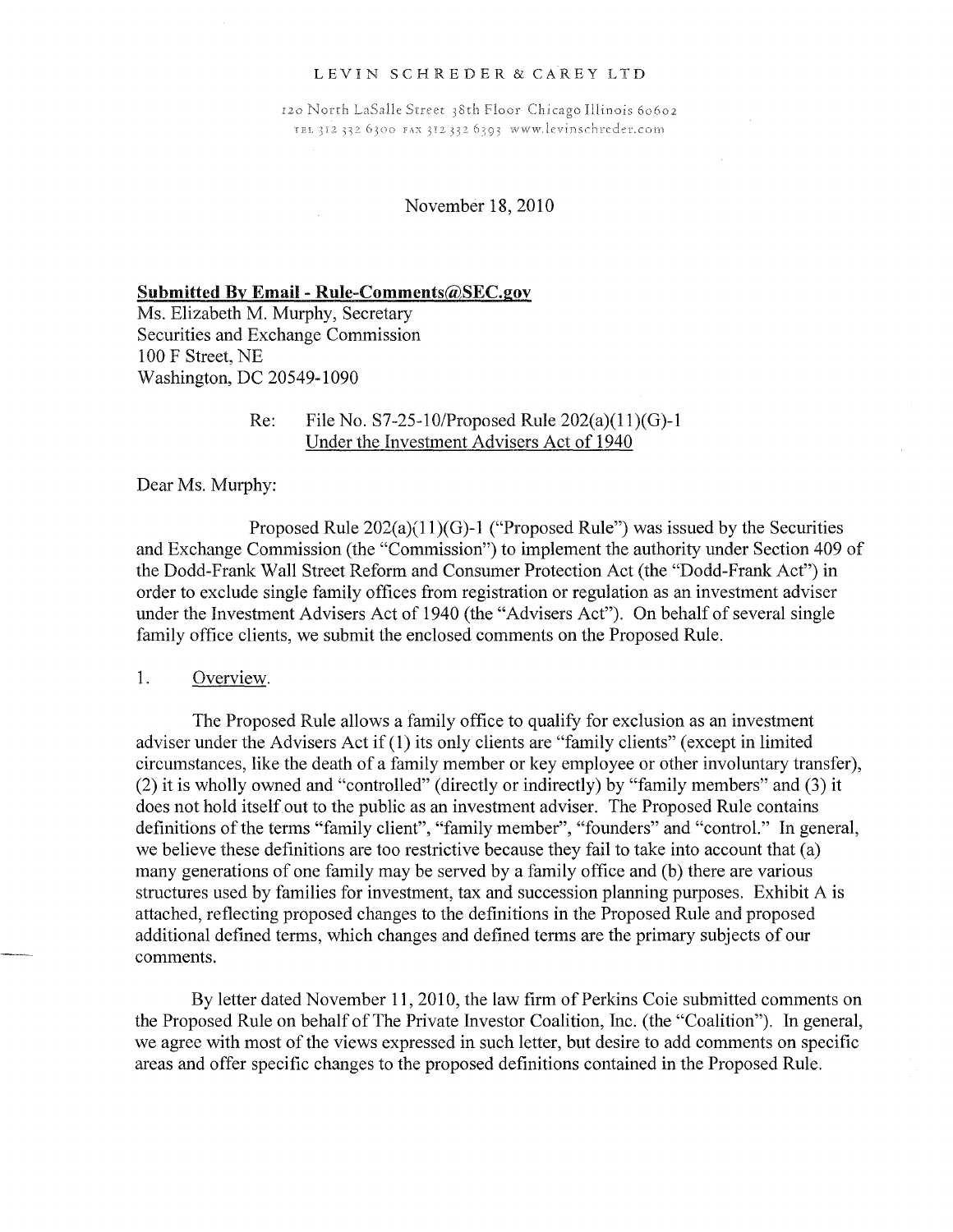One of the purposes of the Dodd-Frank Act is to "protect consumers from abusive financial services practices." Our comments are based on the premise that it is not necessary to define a family office as narrowly as in the Proposed Rule in order to accomplish this purpose. As an example, the definition of family member in the Proposed Rule would likely cause large numbers of existing family offices to register as an investment adviser merely because they serve persons who are related through a common ancestor at a generation or more above parents. Although an alternative might seem to be that the office could be restructured, that is otfen not possible given existing investment arrangements and the irrevocable nature of multi-generational trusts. Finally, we believe that the proposed changes to the definition of "founders" and "family member" described in Exhibit A will still require entities which provide investment advice to the eneral public to register, but exempt offices which are clearly serving one family, albeit an extended family.

## 2. Definitions of Founders and Family Member.

a. Founders.

The term "founders" appears to be limited to one natural person and that person's spouse or spousal equivalent, but it would be common for several siblings or cousins to join together and form a family ofifce. 'Therefore, we suggest that "founders" be defined to allow more than one founder, but require that the founders have at least one common ancestor or be spouses or spousal equivalents to each other in order to maintain the concept that the office is serving a single family.

We also suggest that including "spouse and spousal equivalent" in the definition of founder is confusing when trying to determine who are the parents and descendants of the founders (or, in our proposed change, the ancestors of the founders). Instead, we suggest that, except in the ease where two spouses or spousal equivalents are both founders, the reference to spouse or spousal equivalent be moved to the definition of family member. Especially when there are multiple marriages, it will make it clearer who is included or excluded when divorces occur.

Since a family office often exists for multiple generations, the founder will eventually be deceased. Our revision makes it clear that the founder of an office is determined when the ofifce is established and does not change when the person dies. The founder only changes if a new ofifce is established.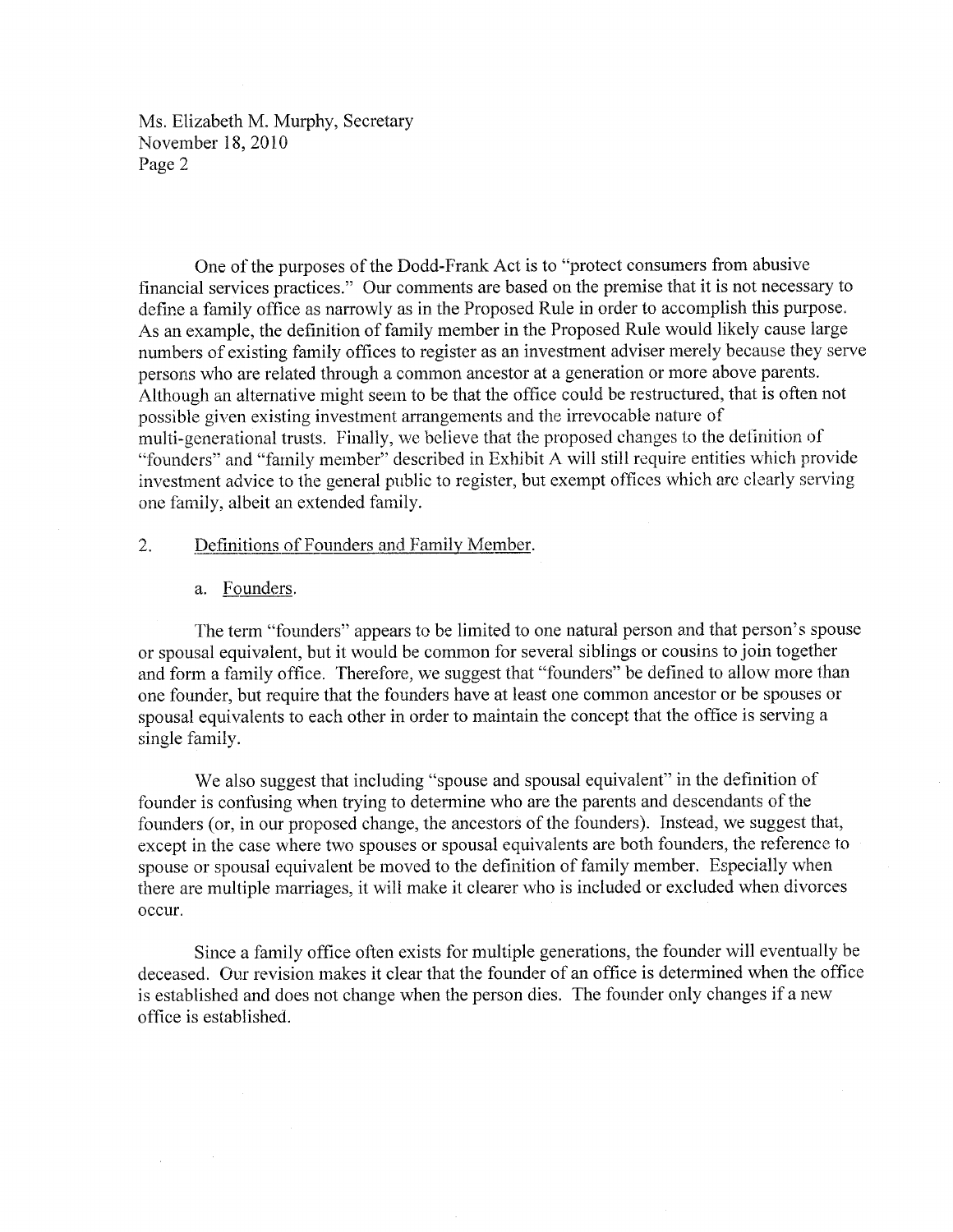#### b. Family Members.

We suggest that the definition of "family member" be expanded to include all ancestors of the founders, the siblings of the persons at each generational level and the descendants, spouse and spousal equivalents of those people.<sup>1</sup> By doing so, new family offices can serve the same group of people as an older family office which may have been founded several generations ago and is now serving aunts, uncles, and first, second and third cousins. For example, if a family ofifce was founded 50 years ago by the grandparents of the currently living family members, those grandchildren are now siblings and first cousins. Under the Proposed Rule, because descendants of the founder can be served by a family office, these grandchildren could all continue to be served by that family office without the ofifce being required to register under the Advisers Act. However, the Proposed Rule would not allow them to initially form a family office together or for one of those grandchildren to form a family office which would ultimately serve his or her cousins. We believe this is inconsistent; therefore, our proposed language would allow for these cousins (as well as other more distantly related persons, but who still have a common ancestor) to form a new office.

While we agree with the Coalition's position that former family members should not be automatically excluded from a family ofifce, we recognize that there may be some concern that the family group could be significantly expanded by continuing to include all former family members. Thus, we recommend narrowing the class that would be considered former family members. We have allowed a parent of the lineal descendants of a founder (i.e., a former spouse) to continue to be a family member. Further, we have clarified that a person continues to be treated as a spouse or spousal equivalent upon his or her death (thus allowing his or her relatives to continue the relationship with the family office) or the death of the applicable person (thus allowing the spouse or spousal equivalent, as well as his or her relatives, to continue the relationship with the family office). On the other hand, in the definition of "family trust" described below, we believe that a trust which includes a former family member as a beneficiary should continue to be allowed as a family client because the terms of irrevocable trusts cannot be changed, which means that it is likely to be impossible to eliminate them from such trust.

With respect to the Commission's specific request to comment about whether stepchildren should be included, we support that proposal because there is often no distinction between an adopted child and a stepchild from a family's perspective. In many cases, a stepchild would be adopted by the child's stepparent but for the fact that the child's natural parent may refuse to consent. In other cases, the stepchild is over the age of 21 when his or her parent and stepparent were married, and there seemed to be no reason to adopt the child at the time.

<sup>&</sup>lt;sup>1</sup> We eliminated subsection (d)(3)(iii) because it is now subsumed within (d)(3)(ii).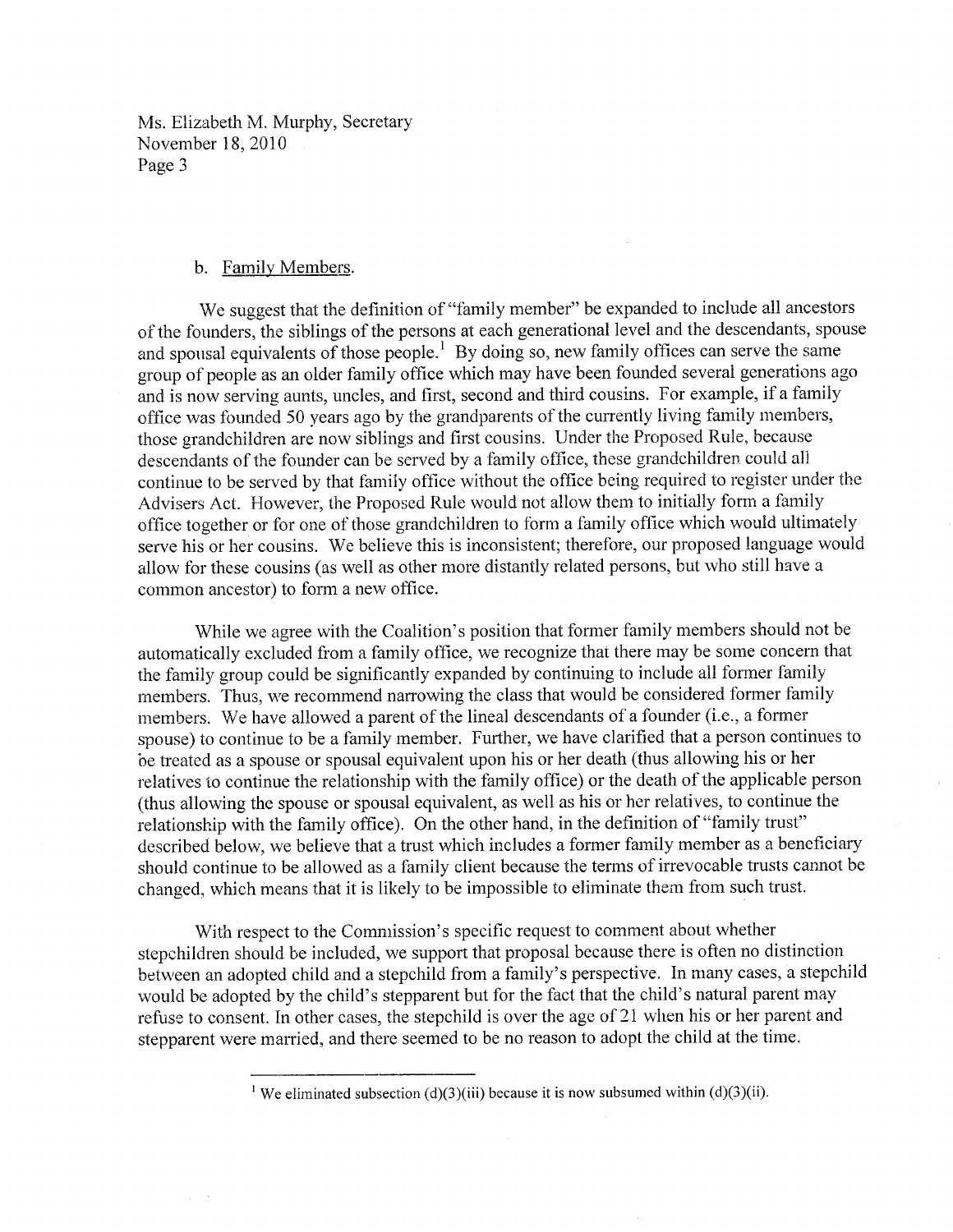However, in general a stepchild is often viewed as the equivalent of a biologically related child. Similarly, we recommend that half brothers and half sisters<sup>2</sup> be included in the definition of siblings of ancestors.

We recommend that the proposed definition of "spousal equivalent" be revised to include a person who is recognized as a spouse or spousal equivalent under the laws of the state in which he or she resides or otherwise under state law.

#### 3. Definitions of Family Client, Family Entity and Family Trust.

We recommend adding definitions of "family trust" and "family entity" and expanding the terms beyond the manner in which the Proposed Rule defines them within the definition of "family client." Although expanding the definition of "family member" as we propose would help solve many issues related to the definitions of charitable entities and trusts which can be served, that is not quite sufficient.

In the charitable context, charitable entities established by ancestors three or more generations ago may still be in existence and be managed by current family members. Unless the definition of family rnembers is revised, such organizations would not be able to be served by the family office. However, in addition to expanding the definition of family members so that more charitable organizations would be included, the definition of charitable entities should be clear that they do not have to be funded by family members who are currently living and that funding could come from a trust for the benefit of a family member or from another charitable entity established by a family member. For example, it is not uncommon for a private foundation created by a parent or grandparent to ultimately be divided into separate foundations operated by siblings or cousins. Therefore, even if the deifnition of family member is not expanded, we suggest that it would be appropriate to expand the definition of charitable entity that can be a family client to charitable entities which are either (1) "substantially funded" by current or deceased family members and former family members, existing or terminated family trusts, and other existing or terminated family entities, or (2) controlled, directly or indirectly by one or more family members. This allows there to be the necessary connection between the

 $2$  Step-brothers and step-sisters have no blood relationship; they are connected because one child's father is married to the other child's mother hut neither child has a common parent. In contrast, half-brothers and half-sisters have one common parent. For example, a couple has one child ("Child A"), and then gets divorced; the mother gets remarried and has a child with the second husband ("Child B") and the mother's second husband has a child from a prior marriage ("Child C"); Child A is a half sibling to Child B but a step-sibling to Child C. It is unnecessary to include half siblings in the reference to lineal descendants of a person because they are, by definition, descendants.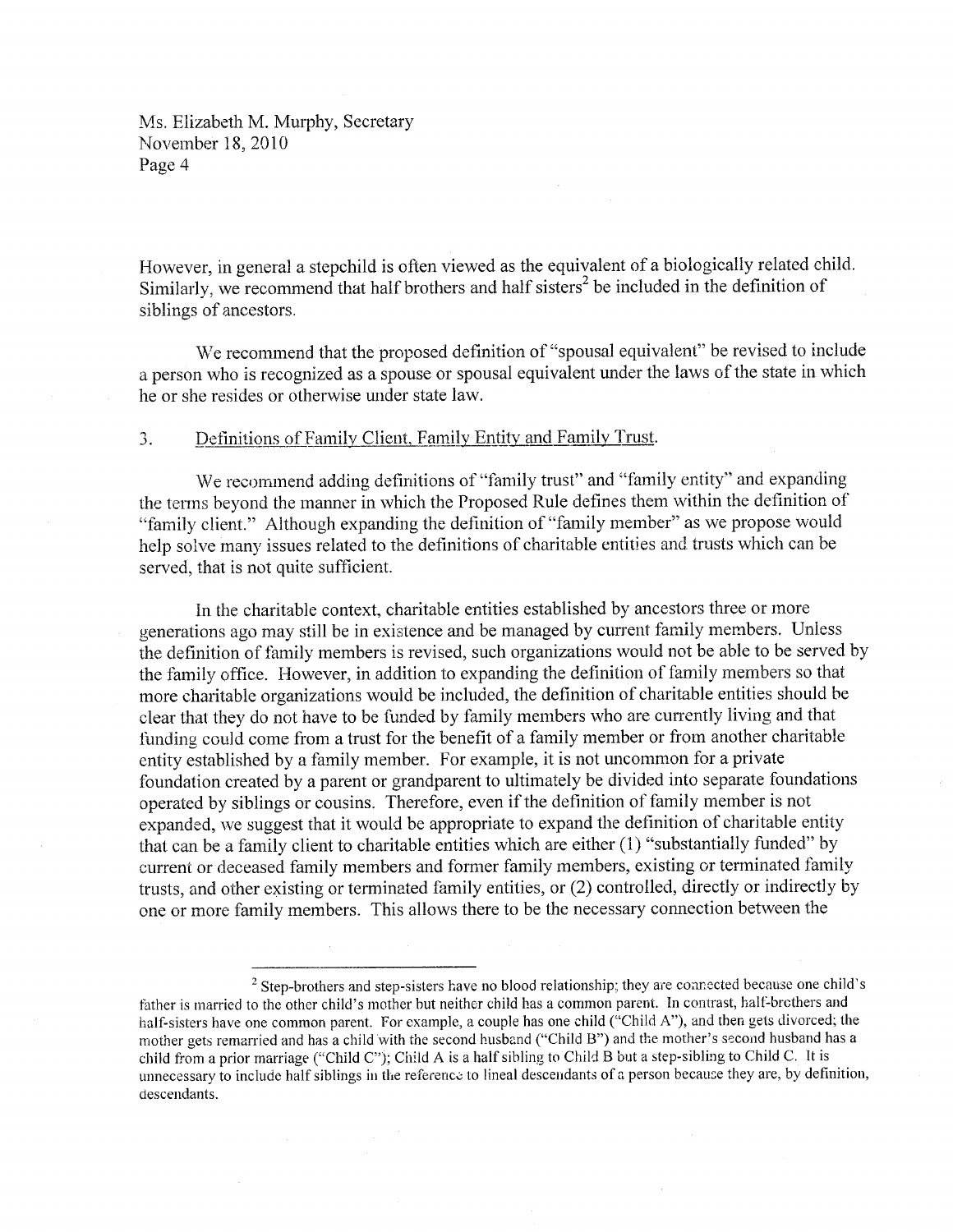charitable entity and the family, either through funding or control, but also allows the charity to receive contributions from other persons.

Our proposed deifnition of family entity also includes non-charitable entities, such as limited liability companies, partnerships and corporations, which are included within the definition of family client in the Proposed Rule. We eliminated the "wholly owned" requirement and substituted "substantially owned," but retained the requirement that the entity be controlled by family clients, which would allow for control by family members in conjunction with key ernployees. We propose defining "substantially owned" to be ownership of 80% or inore of the equity interests, thereby allowing relatively *de minimus* investments by others. We eliminated the requirement that the entity be "operated for the sole benefit of one or more family clients" as it seemed redundant of the ownership requirernent.

Similarly, the definition of a trust in the Proposed Rule is too narrow because the trust must be for the sole benefit of family members, key employees, charitable entities, former fannly members and former employees. Trusts often exist for the benefit of senior as well junior generations, there are ancillary beneficiaries of trusts (particularly at the death of one person where some assets may go to friends, other relatives or public charities) or a family member may be the primary beneficiary, but other persons are included as possible beneficiaries. While much of this would be solved by expanding the definition of family member as we propose, eliminating the requirement that a trust be for the sole benefit of family clients, and substituting a primary benefit requirement, is also crucial. We have also specifically included revocable trusts created by family members as family clients after the death of such family member and during the period of administration, regardless of the underlying beneficiaries of the trust. This will allow the trustee to properly administer the trust assets and not be forced to either prematurely dispose of assets or terminate a relationship with the family office at a time when its involvement is probably most critical.

We also suggest that an estate of a deceased, minor or a disabled family member be separately defined as a family client. This is similar to a trust relationship, and should be determined by reference to the status of the deceased, minor or disabled person, and not the person appointed as guardian (i.e., if the deceased person was, or if the minor or a disabled person is, a family member, the estate can be served by the family office).

# 4. Definition of Key Employee.

With respect to the definition of "key employee", we support the comments made on behalf of the Coalition, including that the employee not be required to serve in the relevant capacity for twelve months before being considered a key employee. However, we also suggest

 $\bar{z}$ 

 $\mathbb{R}^2$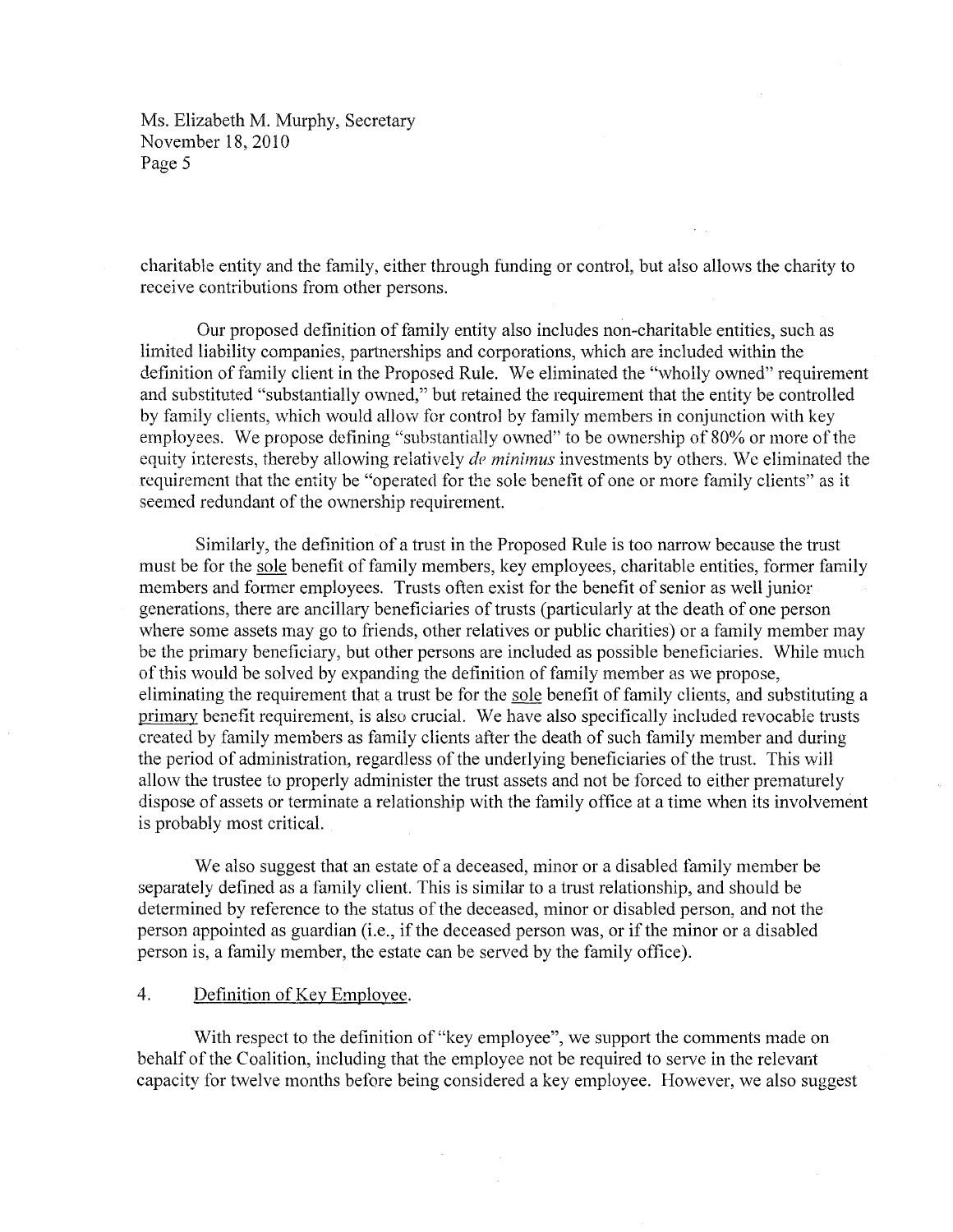that there are other employee relationships which should be covered in the Proposed Rule. Families will otfen have multiple entities with employees, in addition to the family office, which perform different functions on behalf of the family. For example, if a family formed a private trust company and a family office, the president and other key employees of the private trust company should be permitted to be served by the family office. We suggest that a key employee of any entity which is substantially owned and controlled by one or more family clients be permitted to be a client of the family office.

## 5. Definition of a Family Office.

It is unclear whether the portion of section (b)(1) of the Proposed Rule, related to transfers to a person who is not already a family client but who becomes a client of the family office as the result of the death of a family member or some other involuntary, is intended to be measured from the date of death or date of actual transfer to the non-family client. Because we include the estate of a family member and a revocable trust created by a family member within the definition of family client during the entire period of administration, we believe the relevant date should be the date of actual transfer to the non-family client. Even with that, we suggest that treating the recipient as a family client for only four months is too short. If the Commission requires that a time limit be imposed, we suggest at least one (1) year after any transfer to a nonfamily client from the family member's estate or revocable trust. Another option would be to treat non-family beneficiaries in the same manner as a former family member or former key employee, and allow them to receive advice from the family office as to investments received by them or held for their benefit under the family member's Will or revocable trust.

We submit that the requirement in the Proposed Rule that the family office be "wholly owned and controlled (directly or indirectly) by family members" unnecessarily limits the range of structures that family members would be able to use. First, the Proposed Rule eliminates the ability of a family office to be owned by trusts for the primary benefit of family members, which may be done for estate planning or continuity purposes. Second, some family offices are owned by the employees of a family entity or operated within a family business, but that does not mean that the office is not operated primarily for the benefit of a single family. We suggest that language similar to that proposed by the Coalition be adopted so that the ownership and control requirement be defined as follows: "any company that is operated primarily for the benefit of family clients and is either owned by or subject to the control of any one or more family clients." In that way, family members, as well as key employees, family trusts and family entities, could be included as part of the ownership or control structure.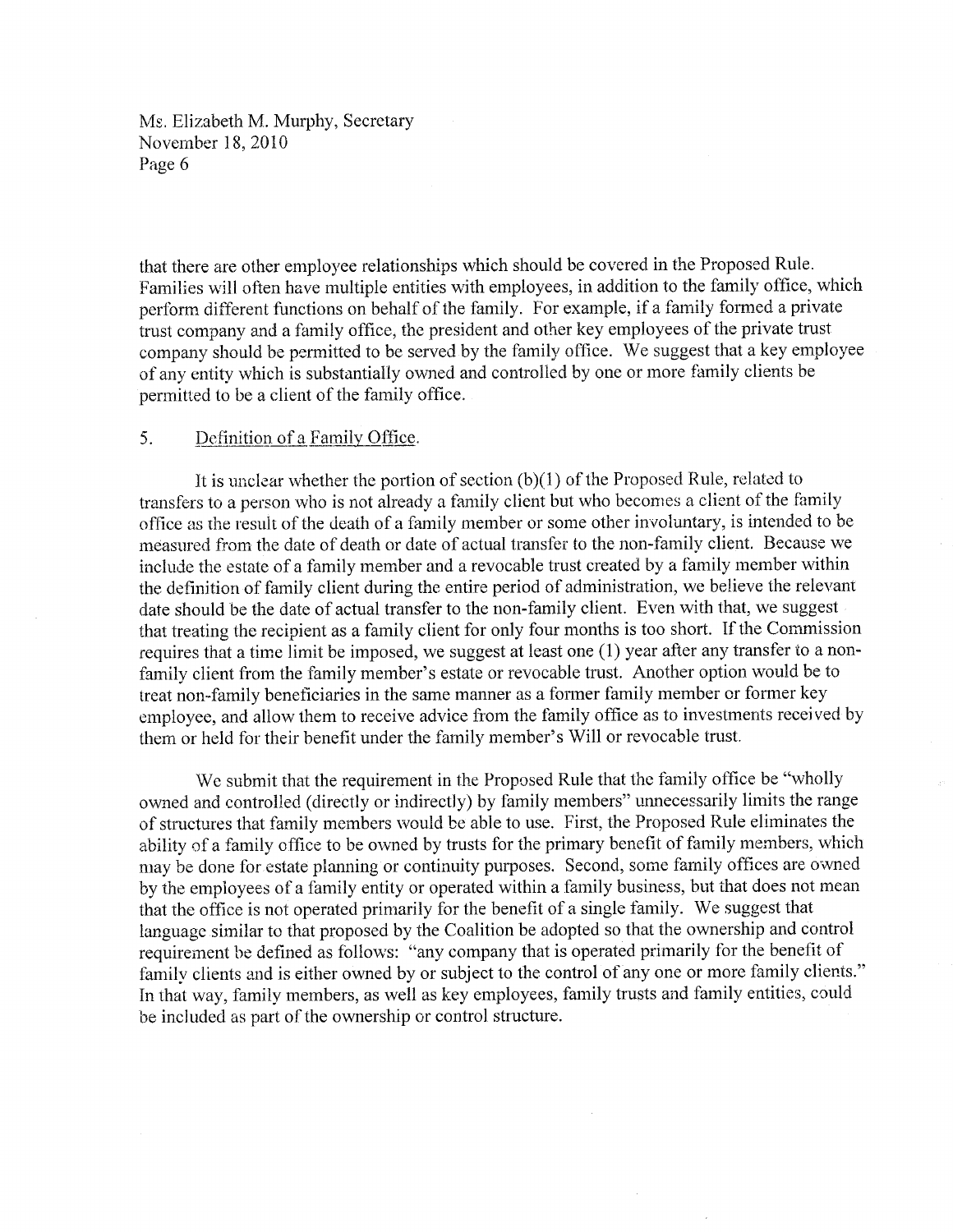#### 6. Conclusion.

We recognize the difficult task faced by the Commission in preparing a definition of a family office to adequately reflect the wide range of structures of true single family offices and distinguish them from ofifces that serve multiple families and operate in a commercial manner. We hope that the Commission recognizes that the suggestions made herein and in the letter submitted on behalf of the Coalition are merely attempting to broaden the Commission's understanding that there is an array of family offices not covered by the Proposed Rule.

Thank you for your consideration of these comments.

Very truly yours,

*y* 

Carleen L. Schreder

CLS:mhl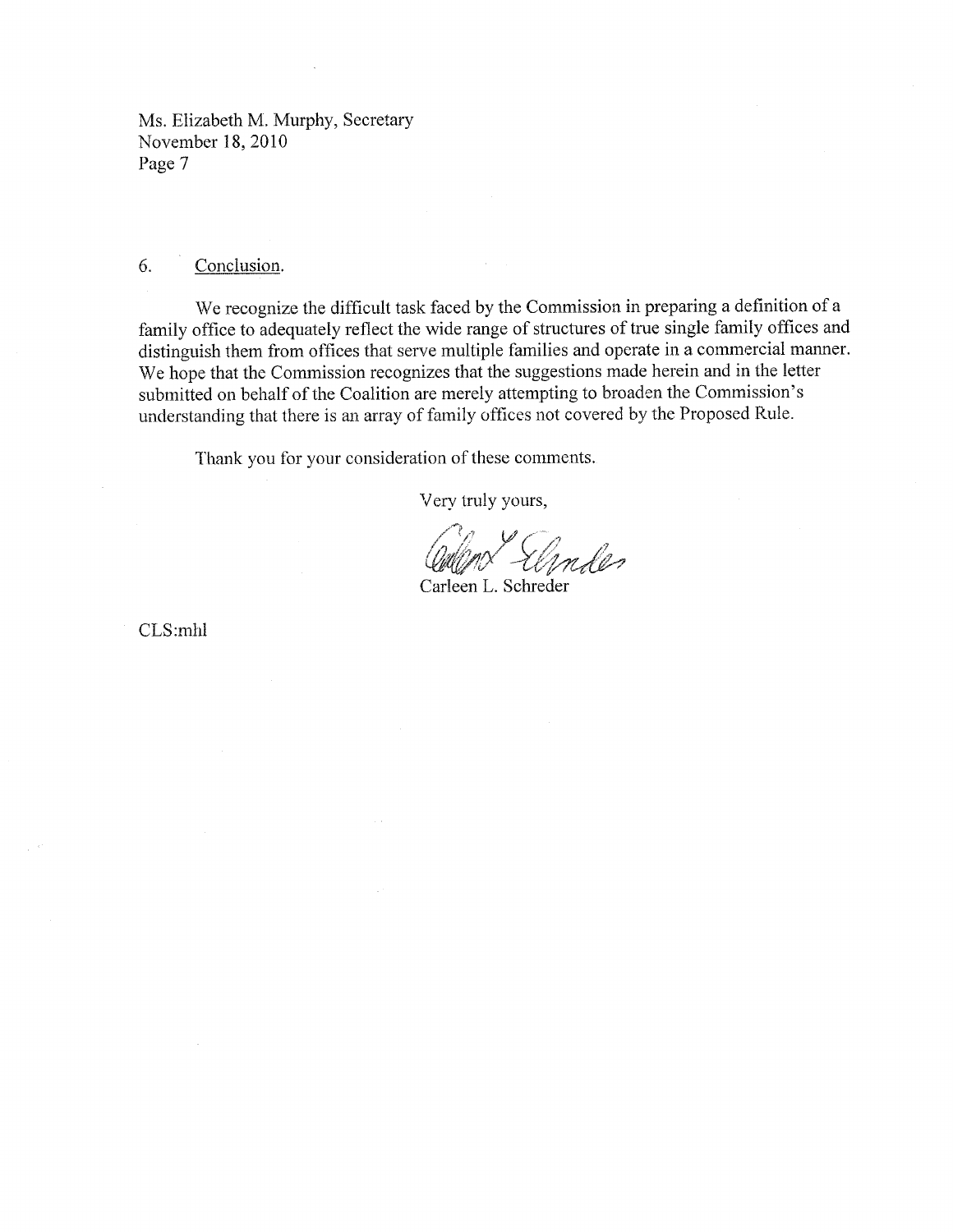#### **Exhibit A**

(d) *Deifnitions.* For purposes of this section:

(1) *Control* means the power to exercise a controlling influence over the management or policies of a company, unless such power is solely the result of being an officer of such company.

(2) *Family client* means:

(i) Any family member;

(ii) Any key employee;

(iii) Any family entity;

(iv) Any family trust;

(v) The estate of a deceased, minor or disabled family member or former family member;

(vi) Any former family member, provided that from and after becoming a former family member the individual shall not receive investment advice from the family office (or invest additional assets with a family trust or family entity) other than with respect to assets advised (directly or indirectly) by the family office immediately prior to the time that the individual became a former family member, except that a former family member shall be permitted to receive investment advice from the family office with respect to additional investments that the former family member was contractually obligated to make, and that relate to a family-office advised investment existing, in each case prior to the time the person became a former family member; or

(vii) Any former key employee, provided that upon the end of such individual's employment by the family office or other family entity, the former key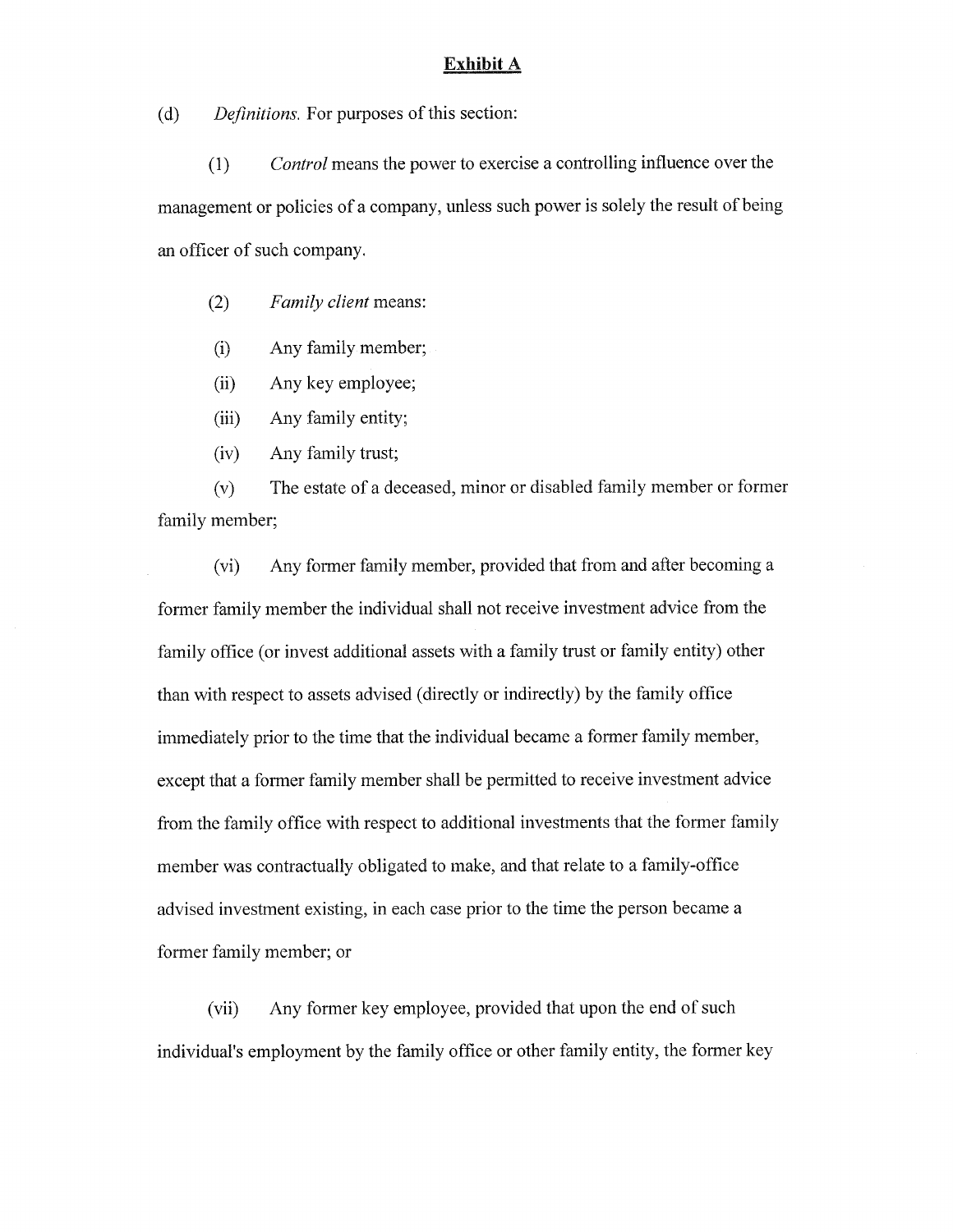employee shall not receive investment advice from the family office (or invest additional assets with a family trust or family entity) other than with respect to assets advised (directly or indirectly) by the family office immediately prior to the end of such individual's employment, except that a former key employee shall be permitted to receive investment advice from the family ofifce with respect to additional investments that the former key employee was contractually obligated to make, and that relate to a family-ofifce advised investment existing, in each case prior to the time the person became a former key employee.

(3 ) *Family entity* means:

(i) Any charitable foundation, charitable organization, or charitable trust, in each case substantially funded by one or more family members (including deceased family members), former family members, existing or terminated family trusts or other existing or terminated family entities (including other charitable foundations, charitable organizations, or charitable trusts) or controlled (directly or indirectly) by one or more family members; and

(ii) Any limited liability company, partnership, corporation, or other entity controlled (directly or indirectly) and substantially owned (directly or indirectly) by one or more family clients; provided that if any such entity is a pooled investment vehicle, it is excepted from the definition of "investment company" under the Investment Company Act of 1940.

For these purposes, "substantially owned" means ownership of eighty percent (80%) or more of the equity interests in an entity.

(4) *Family member* means:

(i) the founders, the spouse or spousal equivalent at any time of any founder, the lineal descendnats of any founder and of the spouse or spousal equivalent of any

-2-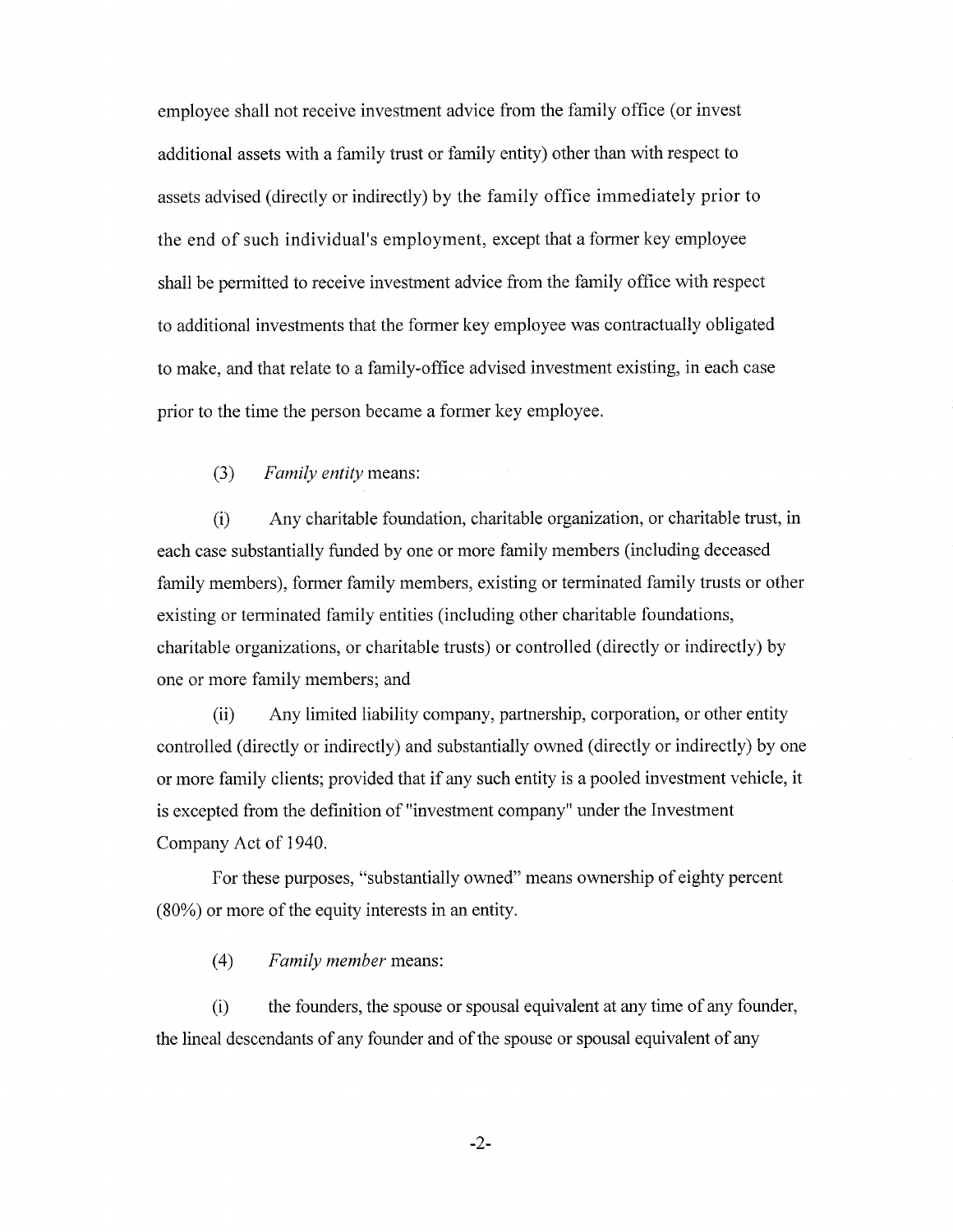founder (including by adoption and stepchildren), such lineal descendants' parent who is not otherwise a founder or a spouse or spousal equivalent of a founder, and such lineal descendants' spouses or spousal equivalents; and

(ii) the identifiable ancestors of any founder and the identifiable ancestors of the spouse or spousal equivalent of any founder, the siblings of such ancestors (including half siblings), such siblings' spouses or spousal equivalents and their lineal descendants (including by adoption and stepchildren), and such lineal descendants' spouses or spousal equivalents.

(5) *Family trust* means:

(i) any revocable trust created by a family member and held, during lifetime, for the primary benefit of such family member or other family members, both for such family member's lifetime and during a reasonable period of administration after the death of such person; and

(ii) any irrevocable trust held for the primary benefit of one or more family members, former family members, key employees, former key employees or family entities.

(6) *Former family member* means a person who is defined as a family member by being a spouse, spousal equivalent, or by reason of his or her relationship to a spouse or spousal equivalent (but not including a stepchild), but is no longer a family member due to a divorce or other similar event. A person shall continue to be considered as a spouse or spousal equivalent if he or she had such status at the time of his or her death or the death of the person with whom the spouse or spousal relationship existed.

-3-